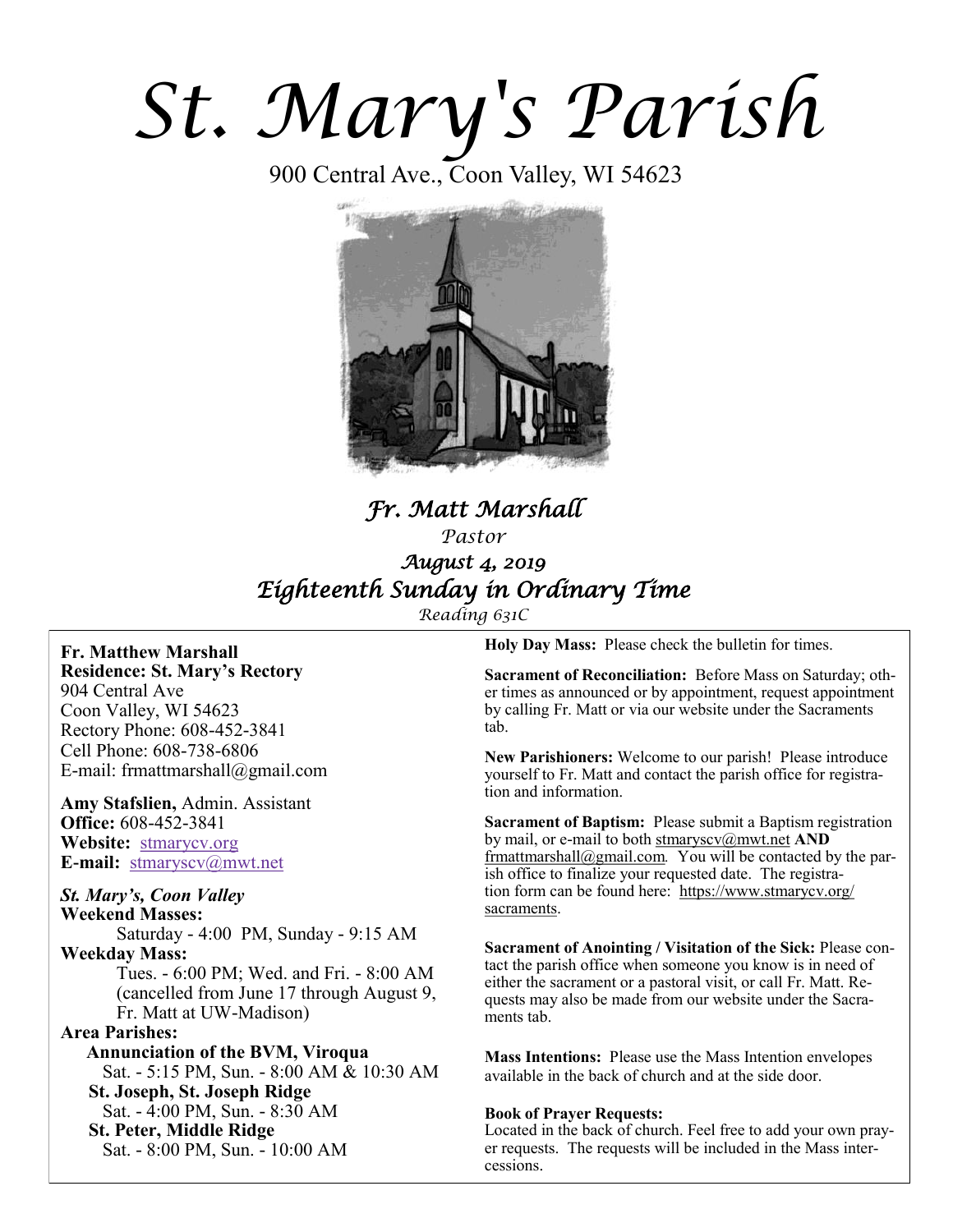# *St. Mary's Parish, Coon Valley, WI Eighteenth Sunday in Ordinary Time*

### **SUNDAY, AUGUST 4, 2019**

- 1) Ecclesiastes 1:2; 2:21-23
- 2) Colossians 3:1-5, 9-11
- 3) Luke 12:13-21



FOCUS: Following foolishly after the things of this world leads us in the wrong direction.

Temptation is all around us. It is tempting to get ahead at the expense of others, and we are tempted to put material wealth ahead of spiritual wealth. Following Christian virtues requires grace, and takes practice and hard work. Let us pray for that grace, *For what profit comes to man from all the toil and anxiety of heart* if we *are not rich in what matters to God*?

#### LITURGY OF THE WORD

Our first reading speaks about of the foolishness of vanity, and misdirected labor. Saint Paul writes to the Colossians, instructing them not to return to their old way of life, but to *seek what is above*. In the Gospel, Jesus tells the crowd to *Take care to guard against all greed*, and then relates the parable of the foolish rich man.

| Giving Last Week      |  | Week 30                         | 7/28/2019   |
|-----------------------|--|---------------------------------|-------------|
| Adult                 |  | $$1,020.00$ Needed Weekly       | \$1,400.00  |
| Offertory             |  | \$94.00 Received This Week      | \$1,214.00  |
| <b>Total</b>          |  | \$1,114.00 Running total Needed | \$42,000.00 |
| Mission Coop          |  | \$100.00 Running total Received | \$46,514.51 |
| 30 of 115 Sunday env. |  | <b>Difference</b>               | 4,514.51    |



## Mass Intentions

We have the following dates available for the next few months: **Jul full.** Aug 13, 16, 21, 23, & 27 Sept 3, 4, 10, 11, 18, & 27**.** Oct 1, 11, 15, 16, 18, 22, 29 & 30

Please use the *Mass Intention Envelopes* located in the back and by the side door to request a Mass. Thank you.

| Aug. 3        | 4:00 PM | †Ken Kammel              |
|---------------|---------|--------------------------|
| Aug. 4        | 9:15 AM | Our Parish Family        |
| Aug. 6        | 6:00 PM | <b>NO MASS</b>           |
| <b>Aug. 7</b> | 8:00 AM | <b>NO MASS</b>           |
| Aug. 8        | 8:00 AM | <b>NO MASS</b>           |
| Aug. 10       | 4:00 PM | †Art and Evelyn Gajewski |
| Aug. 11       | 9:15 AM | †Laura Adams             |

| <b>Next Week in Service</b>                                                                    |                                      |                              |  |  |  |
|------------------------------------------------------------------------------------------------|--------------------------------------|------------------------------|--|--|--|
| If you are not able to be at the Mass scheduled below,<br>please find a substitute. Thank you. |                                      |                              |  |  |  |
|                                                                                                | Sat., Aug 10,<br>4:00 P <sub>M</sub> | Sun., Aug 11,<br>9:15 AM     |  |  |  |
| Servers:                                                                                       | <b>VOLUNTEERS</b>                    | <b>VOLUNEERS</b>             |  |  |  |
| Reader (s):                                                                                    | Nancy Peters                         | <b>Tracy Brown</b>           |  |  |  |
| Communion<br>Minister (s):                                                                     | Mary Humfeld                         | Jodie Holdorf                |  |  |  |
| Ushers:                                                                                        | Joe Roesler and<br>Volunteers        | Jim Fleming and<br>Volunteer |  |  |  |
| Money<br>Counters:                                                                             | Laura Wieczorek and Curt Horman      |                              |  |  |  |

| <b>Upcoming Events/Calendar</b> |                |                                                                                                                 |  |  |
|---------------------------------|----------------|-----------------------------------------------------------------------------------------------------------------|--|--|
| June 17 to<br>Aug 9             | Week-<br>days  | Fr. Matt will be attending Hmong<br>language class—NO weekday<br><b>Masses</b>                                  |  |  |
| Aug $3/4$                       | During<br>Mass | Fr. Matt will taking finals for his<br>class, please welcome the Francis-<br>can friar from Viterbo University. |  |  |
| Aug 14                          | All Day        | St. Joseph Ridge Brewer's Bus trip                                                                              |  |  |
| Aug $15$                        | 7:00 PM        | The Assumption of the Blessed Vir-<br>gin Mary-Holy Day of Obligation                                           |  |  |
| Aug $27$                        |                | 7:00 PM   Parish Council Meeting                                                                                |  |  |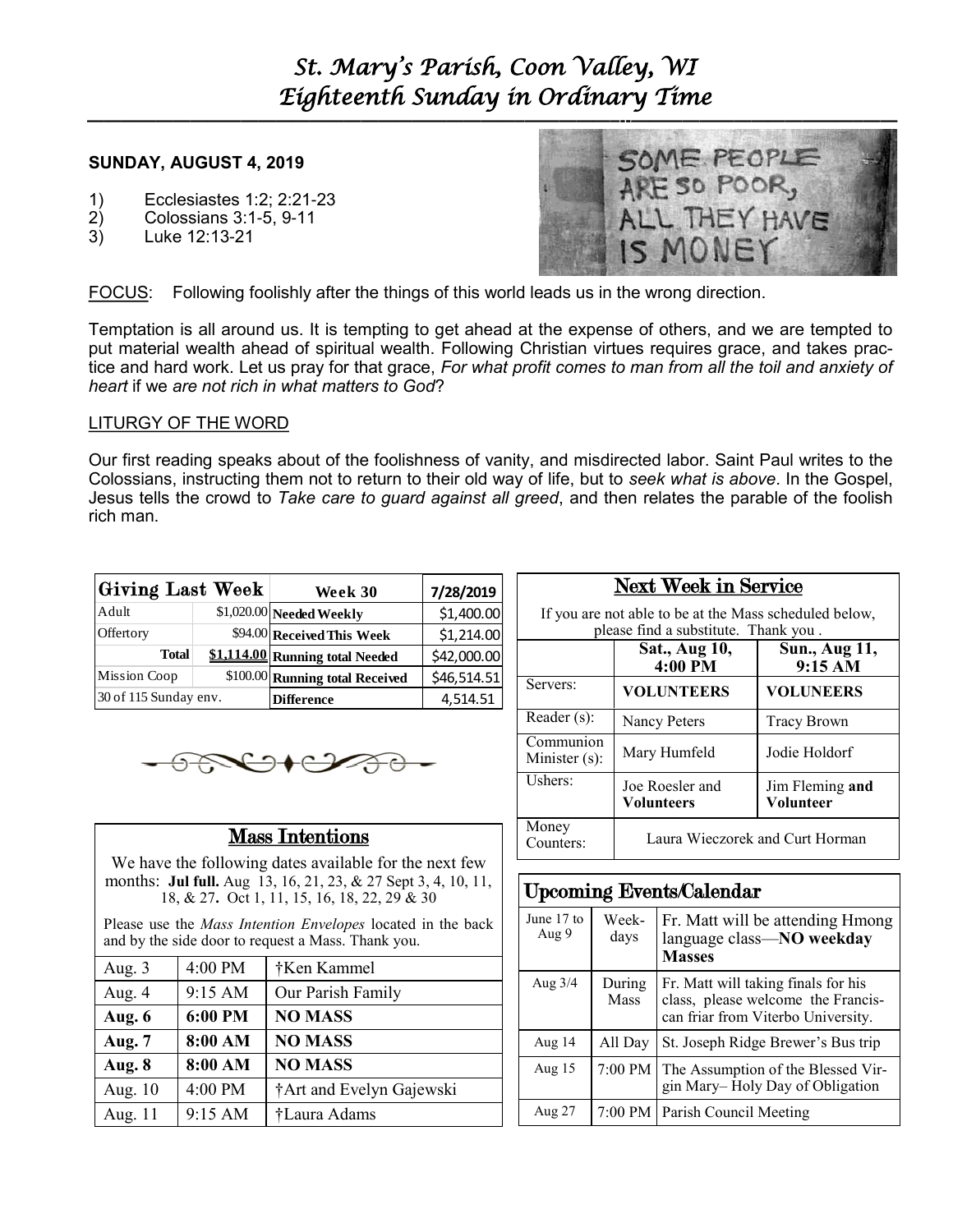# Parish Announcements

#### **Brewers Game Bus Trip with St. Joseph Parish**

The Brewer/Twins bus is now full. Everyone that has signed up will need to make their payments payable to St. Joseph's Ridge Parish, but mail or deliver your payment to Donna Clements at: N1998 CTH YY, La Crosse, WI 54601, in order to keep track of who has paid. Also, please let Donna times for pick up will be the church parking lot at 7:30 a.m. and departing at 7:45 a.m. and pick up at the West Salem park and ride at approximately 8 a.m. and departing at 8:15 **Aug 15~Family Paint and Picnic Event** a.m. All are welcome to bring along lawn chairs and a small August 15, Thursday, 5-7:30 p.m., Instructor: Laurie Swan, Incooler. Any other questions, please contact Donna at: 608- 788-3740.

#### **Going on Summer Vacation**

Summer is travel season, just because you are on the road doesn't mean you need to vacation from the God or the church. Check it out before you go. Listing for the United States can be found at: [www.masstimes.org.](http://www.masstimes.org) 

# Diocesan/Local Announcements

#### **Aug. 5~Good Grief: Healing While Grieving**

A facilitated support group for people experiencing the pain of loss. At Franciscan Healthcare, 700 West Ave. So, Hospital Building, Lang Conference Rm, 1st Floor. Alternating Mondays, from 5:30 to 6:30 PM. Topic **Aug 5** is "Grieving in the death; how to provide comfort physically and spiritually; and Company of Happy Family and Friends." For info call 608-785- 0940, ext: 22218

#### **Aug. 6—Coon Valley Lutheran Corn Roast**

Join our neighbors for their annual Corn Roast, Tuesday evening, August 6th from 5-7:30 PM.

#### **Need help with items to send you kids back to school?**

All who need help are welcome to participate in the Back 2 School Program. Begin by filling out an online application at [www.cclse.org.](http://r20.rs6.net/tn.jsp?f=001vP1yTA1agDHitANuh50h6F4GH43jx5xzlxmwHCSotIevVTZuiG_srM59P56kitcrR0UIPFVZojivHC4ZtBqtvqz2Rp3TpCjzrbf_15gz2oksNlGf4xhjM9oEZDuBHK6m4o9nrGGkDcoJZ1Fu51M_BraGg8rz7sdTq_O-kgsYcRhIanm8HEMcsp61waA7cIdAQpm87c46Pg_LpWiNJY1YMgEbe6O9LrQJ55XF) If you need assistance with filling out the applibetween 9 am and 4 pm. The front desk volunteers will be 608-269-2655 for visit:<http://stpatricksparish.weconnect.com> available to assist you.

#### **Learn about the Farm Crisis**

Wisconsin lost almost 700 dairy farms in 2018, an unprecedented rate of nearly two a day. Most were small operations unable to survive farm milk prices that, adjusted for inflation, were derstand how you can be a support to struggling farmers, visit our heads and our hearts, we can change how we see the strug[www.diolc.org/farm-crisis.](http://www.diolc.org/farm-crisis)

#### **Aug. 9-10~Join us to learn Accompaniment Skills!**

Would you like to grow in your relationship with Christ? And do you have children, relatives, and friends who have not yet Christ Conference, August 9-10 at Blessed Sacrament Parish, please visit **[www.FSCenter.org](http://r20.rs6.net/tn.jsp?f=001Cafsmeqaa7vF-LUgrihplraETCmER9bYamC1vf7aiYr2TVi5QEjAkB5BoaEcRs7U872OibLEGqiS97FbopqUXVJHjh_p6lxaVNGPq1dgYbBtgPwUMXyYtu6iB080i3Jv1NsXs0Fe286IFIz0-Ukd23OMbNNbPwxRLUcKG0PkU2Y=&c=-3e_goaryjI7R_OvQtNEResQsm0GcCF2Wv1smdgYAeqcZ6yLAhnOR)** or call 608-791-5295. La Crosse, to learn simple skills to accompany others on their journey to Jesus. Go to www.diolc.org/witness for details,

downloadable brochure for mail-in registration or to register online. If we don't help others find the true path to peace and happiness, who will?

#### **Aug. 9-11~Is your marriage drifting apart?**

know if you will be on the pick up at the St. Joseph's Ridge fresh Our Marriage …It was wonderful." See more comments church parking lot or the West Salem park and ride. The from program participants at HelpOurMarriage.org . For more Retrouvaille is designed to give you the tools you need to restore joy and hope to your marriage. The next program in Central Wisconsin begins with a weekend August 9-11, 2019 at St. Anthony Spirituality Center in Marathon. "We Needed to Reinformation, call 1-877-922-HOPE (4673) Fully Confidential.

vestment: \$40 for first two participants, and then \$5 per additional participant; includes dinner, one painting per family and s'mores. **Registration deadline: August 1.** We invite you to spend a fun evening with your loved ones, creating together a beautiful painting that celebrates your family. The evening includes a picnic-style dinner, s'mores and a great opportunity for fellowship. **Register at [www.FSCenter.org](http://r20.rs6.net/tn.jsp?f=001fytws6KL0KcvwGoJJPs5rM-9E6uXtwpPlCHy5i676mSDoKi-jhjG88_vMltG6rhz9vJX9IVJsCauAasNu0qe9TP4yDXAWsLOouy6xTXrJIhEufZRl7bYZJCweL8R8Xyntf_uCrvxfYCCpbNInSqScPFf8DFxqiLqvBDmmLkh1rI=&c=WOU57NUzF0N1954ixslnJZRCc6wDlvoicnlU_LMkb8e7RdSrorYzN) or 608-791-5295.**

**Aug 17~Compassionate Presence: Accompanying the Dying** August 17, Saturday, 9 a.m.-4 p.m., Presenter: Jackie Yaeger, M.D. Investment: \$65, includes lunch **Registration deadline: August 4.** Learn how to be a compassionate presence at the bedside of a dying loved one during this experiential retreat. Dr. Jackie Yaeger will share personal and professional stories from her work as a caregiver, a palliative care physician and a death doula. Come learn what to expect before, during and after how to create sacred space through ritual and ceremony. To register, please visit **[www.FSCenter.org](http://r20.rs6.net/tn.jsp?f=001uCjn3rl6rdryZeb0vAlJnbDBATt9Lt4MGvizVdNz8n4obmSFP4QsOHix8sW-LU0kb57RyW9Yem4sIwQ6v8y7I0CCbZaqhBYPPFY_pVlLfIna8U-4l3Gky-jpyCRbN044bEbNWqhjWgVZMo_M-49u4-XZLI0Buu0q5g5A1XZ4yF0=&c=7KL7W0vZjD5-jdZ2oVYUBcpvD1OkO79dcwe-HgWZd-enFXhL1k_rJ)** or call 608-791-5295.

#### **Aug 17-18~St. Patrick's Summerfest, Sparta**

cation, please call Catholic Charities at 608-782-0710, M - TH, Baked Chicken Diner from 10:30 AM until gone. For info, call **Saturday,** outdoor Arts & Crafts show starts at 8:30AM, Auction, Petting Zoo, Bounce House, Mini Golf, authentic Mexican and American Food. Mass at 4:30 Mariachi Estrella Band from 6-9 PM **Sunday,** Mass at 8:15 AM and 10:30 AM. Activities start at 8:30 AM, Country Store local produce homemade foods and bake sale, Art & Crats Show continues, Raffles, silent Auction, Live Benefit Auction, family games for kids. Famous

#### **Aug. 24~Presence in the Struggle: Responding With Head and Heart**

among the lowest in half a century. To learn more and to un-that are helpful to ourselves and those around us? Using both engaged in a friendship with Jesus? Come to the Witnesses for possibilities of living a grateful and accepting life. To register, August 24, Saturday, 9 a.m.-4 p.m. Presenter: Mike Hesch. Investment: \$65, includes lunch. **Registration deadline: August 10.** How can we respond to stress and challenges in ways gle. During this daylong retreat, we will explore ways to tap into the amazing power of practicing gratitude and acceptance as responses to stressors. The day will include large- and smallgroup time as well as opportunities for spiritual exploration, including meditation and a labyrinth walk. Come discover the